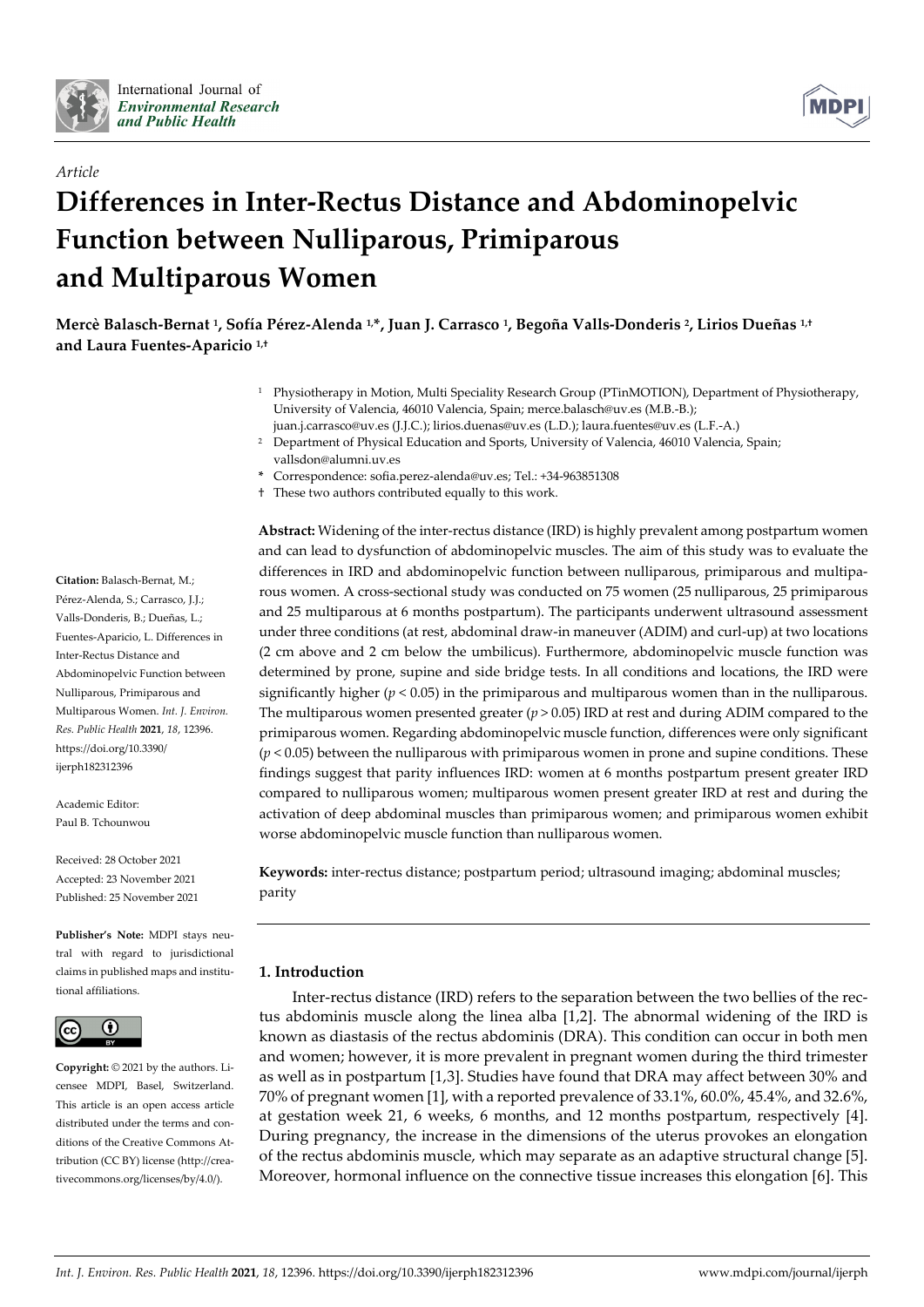can lead to the dysfunction of the abdominopelvic muscles, including the rectus abdominis, the external and internal obliques, and the transversus abdominis [7]. Although these changes tend to decrease throughout the postpartum, several studies have shown that DRA can remain even until 6 months and 1 year postpartum [4,8].

The presence and severity of DRA is based on two important aspects: (1) the abdominal values of the IRD and (2) the alteration of the linea alba's tensile properties and its ability to transfer the force [9,10]. In addition, there are several factors, such as surgeries and age, which can influence the presence of DRA. According to a recent study [11], abdominal surgeries in general and caesarean section in particular have a clear effect on DRA development, by altering abdominal fascial tissue and abdominal muscle function. In regard to age, current research [12,13] confirms its influence on DRA, indicating higher DRA prevalence amongst older women. It seems that the reduction of collagen levels due to aging alters connective tissue strength and elasticity, which can lead to DRA [14]. Thus, caesarean section and age have been considered as risk factors for DRA.

Regarding DRA effects, scientific research confirmed heterogeneous conclusions. On the one hand, a recent systematic review [15] found that there was no correlation between DRA and low back pain. On the other hand, DRA has been linked to pelvic floor dysfunction [12,13], pelvic and low back pain [16,17], and as lumbopelvic stability [17,18]. This can be explained by the synergistic functionality that exists between the pelvic floor, the erector spinae, and the abdominal muscles [19]. Furthermore, according to a recent study [20], women with DRA may present a lower quality of abdominal muscle contraction compared to controls. This fact may negatively influence pelvic floor muscle contraction, which registered lower contraction values. Besides, other studies [13,19] have observed that women with urinary incontinence show an alteration of the synergy between the pelvic floor muscles and abdominal muscles. Moreover, DRA exerts negative effects on quality of life and functionality [15]. For these reasons, it is considered important to assess and monitor IRD width over time, particularly when the patient presents with the aforementioned dysfunctions.

Several methods are used for the assessment of the IRD, such as measurement with callipers, tape measure, and the traditional 'finger width' method [21]. Some authors claim that the 'finger width' method is 'unreliable' [22,23], with some research being more in favour of diagnosis through imaging tools such as ultrasound, CT, or MRI, which is considered the 'gold standard' for IRD measurement [18,23,24]. Ultrasound imaging, which has been used as a tool to determine the severity and impact of DRA, has been demonstrated to be a precise and reliable method for the assessment of IRD [25]. Data normality tests for IRD in postpartum women is still lacking and depends on the use of different localization references along the line alba [15]. Despite this, a widening greater than 2.2– 2.3 cm identified by ultrasound measurements has been considered a clinically important DRA and has been linked to adverse effects [8,26].

To date, several authors [9,27,28] have studied IRD behaviour in postpartum women when compared with nulliparous women. Only Rett et al. [29,30] have specifically examined the differences in IRD between primiparous and multiparous. However, in their study, the IRD measures were performed using fingerbreadths and callipers. To our knowledge, there are no investigations comparing IRD and abdominopelvic function between nulliparous, primiparous, and multiparous women. The aim of this study was, therefore, to evaluate the differences in IRD by ultrasound imaging and abdominopelvic function between primiparous and multiparous women at 6 months postpartum, and nulliparous women. We hypothesized that both IRD and abdominopelvic function could be influenced by parity; women who have had more deliveries are more likely to present with greater IRD and poor abdominopelvic function.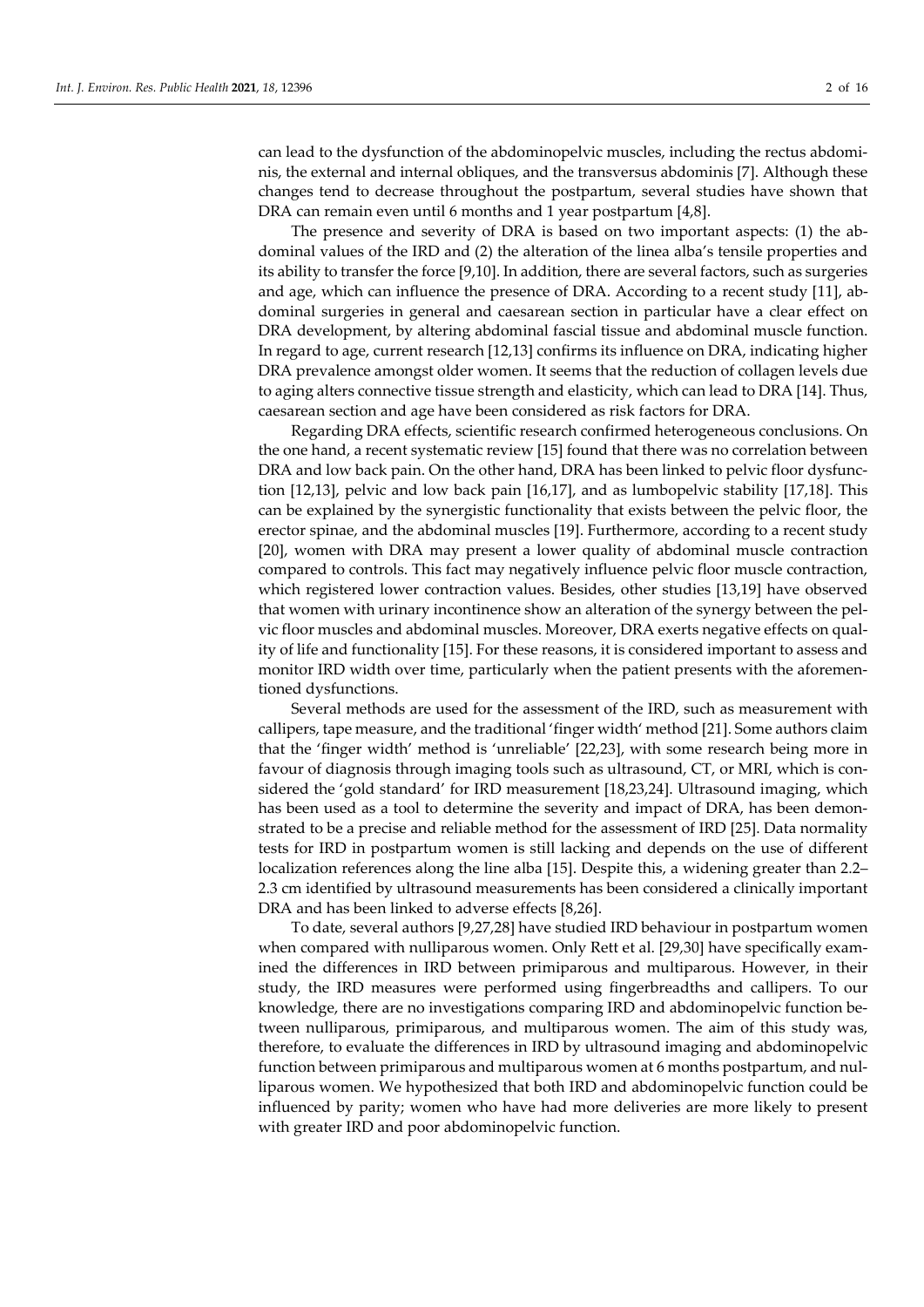#### **2. Materials and Methods**

#### *2.1. Study Design*

This was a cross-sectional observational study that conformed to the Declaration of Helsinki [31] and was approved by the University Research Ethics Committee (No. H1542709432243). All the participants were fully informed about the study's purpose and procedures and provided written informed consent prior to participating. This article adheres to the STROBE guidelines [32].

#### *2.2. Participants*

A sample of nulliparous, primiparous, and multiparous women were recruited in Valencia, Spain, from November 2018 to January 2021, using flyers in obstetricians' and other health care settings, as well as through prenatal education and prenatal fitness centers.

To be included in the study, the participants had to be aged between 23 and 43 years old (that is, around ten years older and younger than the mean age reference value obtained from the National Statistical Institute of Spain [33], which is 33 years old, considering both primiparous and multiparous women). Postpartum women who had had their last (vaginal) delivery 6 months before the study were included. Nulliparous women were recruited by convenience sample (i.e., university employees, public buildings around the university, through word-of-mouth advertising) to serve as a comparison group. This group was age-matched, taking the ages of postpartum women as the reference.

Women were excluded if they had a history of spinal, abdominal, and urogynecologic surgery, including caesarean birth or, any neuromuscular disease.

An a priori power analysis was performed using G\* Power version 3.1.9.4 software (Heinrich-Heine-Universität, Düsseldorf, Germany) to calculate the sample size. With the study design, assuming a medium/large effect size  $f = 0.40$  (d = 0.80),  $\alpha = 0.05$ , and  $\beta = 0.15$ , a minimum sample size of 72 subjects was required.

## *2.3. Procedure*

All the women attended a single assessment session. Two physical therapists with 10 years of clinical experience in women's health (L.F.-A) and in rehabilitative ultrasound imaging (S.P.-A.) performed all the measurements. Firstly, L.F.-A. explained the procedure in detail to the participants. The same researcher performed an exhaustive anamnesis, in which all the women provided information about the following sociodemographic and clinical data: age, birth, baby weight, weight gain during pregnancy, soft tissue damage, profession, exercise before and during pregnancy, and routine. Weight, height, and waist circumference were measured using standard procedures. Profession was categorized according to the Daily Physical by Occupational Classification of the National Health and Nutrition Examination Survey [34]. Current exercise was classified based on the categories of exercise intensity described by Norton et al. (2010) [35] and the compendium of physical activities [36]. Moreover, the subjects were asked to mark their abdominal and low back pain intensity during the last 24 h by means of a Visual Analogue Scale (VAS, 0-100) [37], consisting of a line, 100 mm in length, anchored by word descriptors at each end (i.e., no pain and very severe pain). The participants were instructed to mark on the line the point that they felt best represented their perception of their current state. The score was determined by measuring in millimeters from the left-hand end of the line to the point that the patient marked, ranging from  $0 =$  no pain to  $100 =$  worst pain imaginable [38]. Next, all the women underwent an ultrasound imaging assessment led by S.P.-A. Details regarding the ultrasound assessment are described below. Lastly, abdominopelvic muscle function was determined by S.P.-A. using the prone bridge, supine bridge, and side bridge test.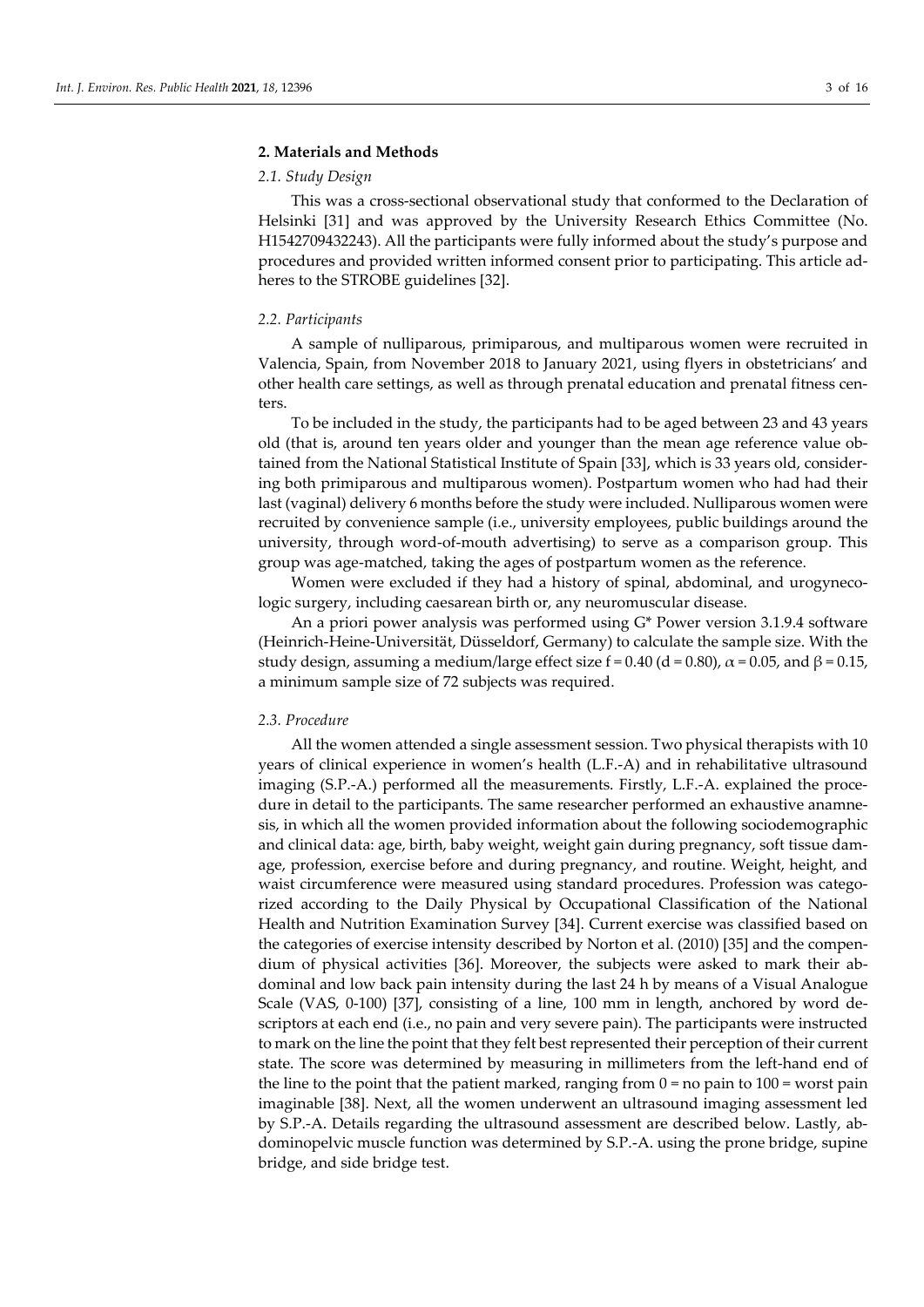#### *2.4. Outcome Measures*

#### 2.4.1. IRD Measurement

The IRD was assessed by ultrasound imaging. A SAMSUNG HS30 device (SAM-SUNG MEDISON CO., LTD, Gangwon-do, Korea) interfaced with a two-dimensional, high-frequency linear transducer (LN 5-12) was used in B-mode for all the imaging.

The ultrasound transducer was placed transversely along the linea alba in order to register IRD at two locations: 2 cm above the superior border of the umbilicus and 2 cm bellow the inferior border of the umbilicus [23]. Good intratester and test-retest reliability of IRD measurement at these levels has been demonstrated [23]. The location of the transducer for each measurement was marked on the skin. The IRD was determined by measuring the length of a straight line connecting the medial edges of the bilateral rectus abdominis heads.

Three still images were obtained at the two locations under three different conditions: resting in the supine position with a slight knee and hip flexion maintained by placing a pillow under the knees and with arms along the body, abdominal draw-in maneuver (ADIM) and abdominal curl-up (Figure 1). For the ADIM, participants were asked to first inhale and, after exhaling, to draw their belly button in towards the spine in order to activate the deep abdominal muscles. Each contraction was held for 3 s with 10 s rest between each contraction [23]. For the abdominal curl-up, the participants were instructed to lift their head and shoulder until the lower angle of the scapula lost contact with the table in order to activate the superficial abdominal muscles. They maintained this position until they were told to return to the resting position. The mean of the three images at each location under each condition was used for further analysis. In case the IRD was too large to be visualized through standard imaging, the panoramic mode was used so that the different images were sequentially joined to obtain the final image.









(**c**) (**d**)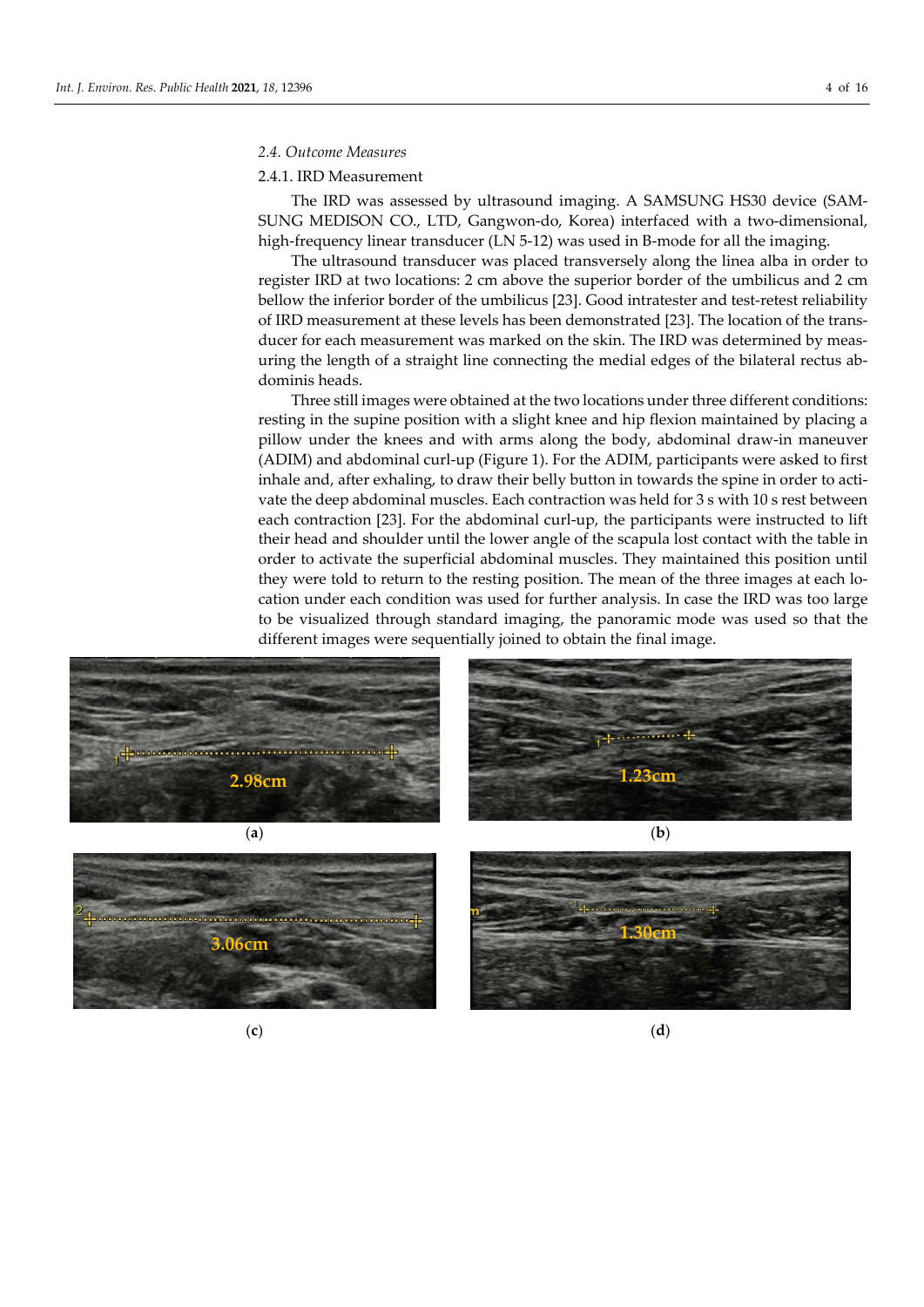

**Figure 1.** IRD measurement through ultrasound imaging assessment in the different conditions and locations. (**a**) IRD measurement at 2 cm above the umbilicus at rest; (**b**) IRD measurement at 2 cm below the umbilicus at rest; (**c**) IRD measurement at 2 cm above the umbilicus during ADIM; (**d**) IRD measurement at 2 cm below the umbilicus during ADIM; (**e**) IRD measurement at 2 cm above the umbilicus during curl-up; (**f**) IRD measurement at 2 cm below the umbilicus during curl-up. Abbreviations: IRD, inter-rectus distance; ADIM, abdominal draw-in maneuver.

#### 2.4.2. Abdominopelvic Muscle Function

Abdominopelvic muscle function was assessed by prone and supine bridge test and side bridge test (right and left) (Figure 2).

For the prone bridge test (Figure 2a), the women were positioned in the prone position, supported on their elbows at 90° flexion and shoulder-width apart, with their feet close but not touching. Next, the participants raised their pelvis from the floor, and the researcher ensured that their only supports were their forearms and toes, with the shoulders, pelvis, and ankles remaining aligned [39].

The supine bridge test (Figure 2b) consisted of subjects in the crook lying position, placing their hands by their ears. Next, the participants raised their pelvis, while maintaining their shoulders, hips, and knees aligned. In case the participants surpassed 2 min, their dominant leg was extended at the knee, remaining with a single point of support [39].

For the side bridge test (Figures 2c,d), the participants were positioned lying on their sides with their legs extended. The top foot was placed on the floor in front of the lower foot.

The subjects raised their pelvis from the floor, while maintaining their body alignment by supporting themselves only on one forearm and their feet. Their contralateral arm was placed across the chest with the hand on the opposite shoulder. The test was then repeated on the other side.

All the tests were performed on a mat. During all the tests, the subjects were reminded to maintain the position for as long as possible [40]. Each position was maintained until general, lumbar or abdominal fatigue, or until pain prevented the correct position. The time that the participants were able to maintain each posture was collected and was measured in seconds.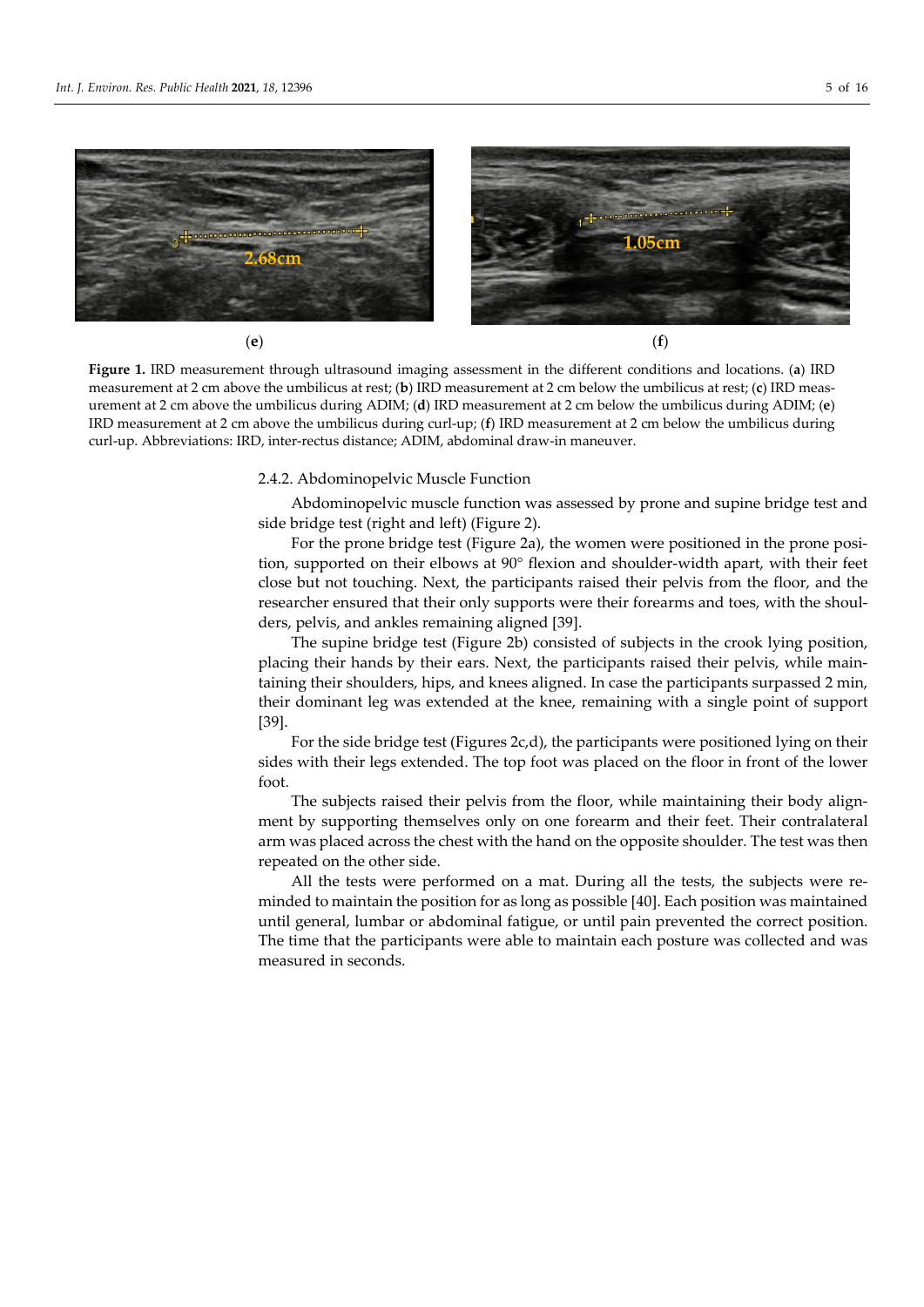

**Figure 2.** Abdominopelvic muscle function testing through prone bridge test (**a**), supine bridge test (**b**), and right and left side bridge test (**c**,**d**)**.**

#### *2.5. Data Analyses*

The statistical analyses were performed using the IBM SPSS Statistics software for Windows (Version 26.0; IBM Corp, Armonk, NY, USA). The Shapiro–Wilk test was used to evaluate the normality of the data. The results are shown as mean (SD) or frequencies, as appropriate. The subjects' demographic variables were compared using one-factor analysis of variance (ANOVA), Kruskall Wallis or chi-square  $(\chi^2)$ .

To determine significant differences among the groups (nulliparous, primiparous, and multiparous), the conditions (rest, ADIM and curl-up) and locations (2 cm above and 2 cm below the umbilicus) in the IRD variable, three-factor ANOVA with repeated measures in factor condition and location were used. Differences among the groups in abdominopelvic muscle function were analysed using one-factor ANOVA. When the ANOVA models indicated significant differences in the main effects, Bonferroni correction was applied to avoid type I error in the multiple comparisons. The effect size was interpreted as small (d = 0.2;  $\eta_p^2 = 0.01$ ), medium (d = 0.5;  $\eta_p^2 = 0.06$ ), and large (d > 0.8;  $\eta_p^2$ > 0.14). Statistical significance was set at *p* < 0.05.

### **3. Results**

The final sample of this study consisted of 75 women (25 nulliparous, 25 primiparous, and 25 multiparous), with a mean age of  $34.15 \pm 3.84$  years. All the included subjects completed socio-demographic data collection as well as ultrasound assessment and abdominopelvic test sessions (Figure 3).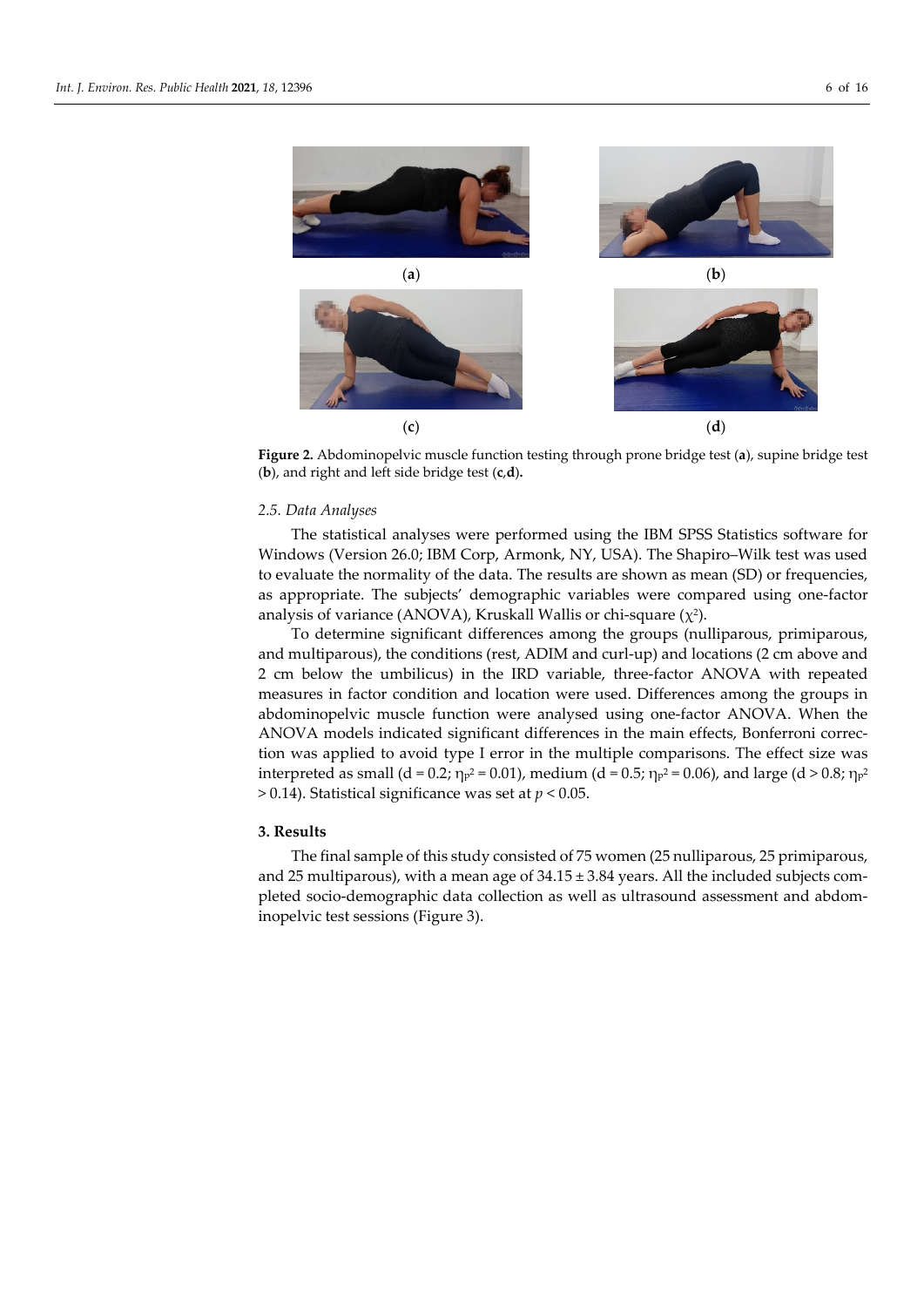

**Figure 3.** Flow diagram of participants.

The participant's demographic and clinical characteristics are presented in Table 1. The study groups did not show significant differences  $(p > 0.05)$  in age, weight, body mass index (BMI), height, waist circumference, profession physical activity classification, or in abdominal and low back pain. However, it was observed that the number of participants who performed physical exercise were significantly higher (*p* = 0.001) in the nulliparous than in the primiparous and multiparous groups. Furthermore, the nulliparous women registered higher exercise intensity ( $p = 0.007$ ) than the multiparous women. Regarding the postpartum variables, both the primiparous and the multiparous women presented similar values, except for the rates of exercise during pregnancy. In this comparison, the primiparous group showed a significantly greater (*p* = 0.01) number of participants performing exercise than the multiparous group.

Table 2 summarizes the means (SD) of the outcomes and the results of the multiple comparisons. The ANOVA models showed that the IRD in the three conditions (rest, ADIM, and curl-up) and at the two locations (2 cm above and 2 cm below the umbilicus) were significantly higher ( $p < 0.05$ ) in the primiparous and multiparous women than in nulliparous women. In all cases, the effect size was large. With regards to the comparison between the postpartum women, the multiparous women showed higher IRD than the primiparous women, with significant differences (*p* < 0.05) in the rest condition (only 2 cm above the umbilicus) and in the ADIM condition (at both locations).

Regarding the outcomes related to abdominopelvic muscle function, the nulliparous women showed better time values (i.e., higher scores) than the primiparous and multiparous women in the four conditions (prone, supine, and left and right sides). However, differences were only significant  $(p < 0.05)$  in the comparison between the nulliparous and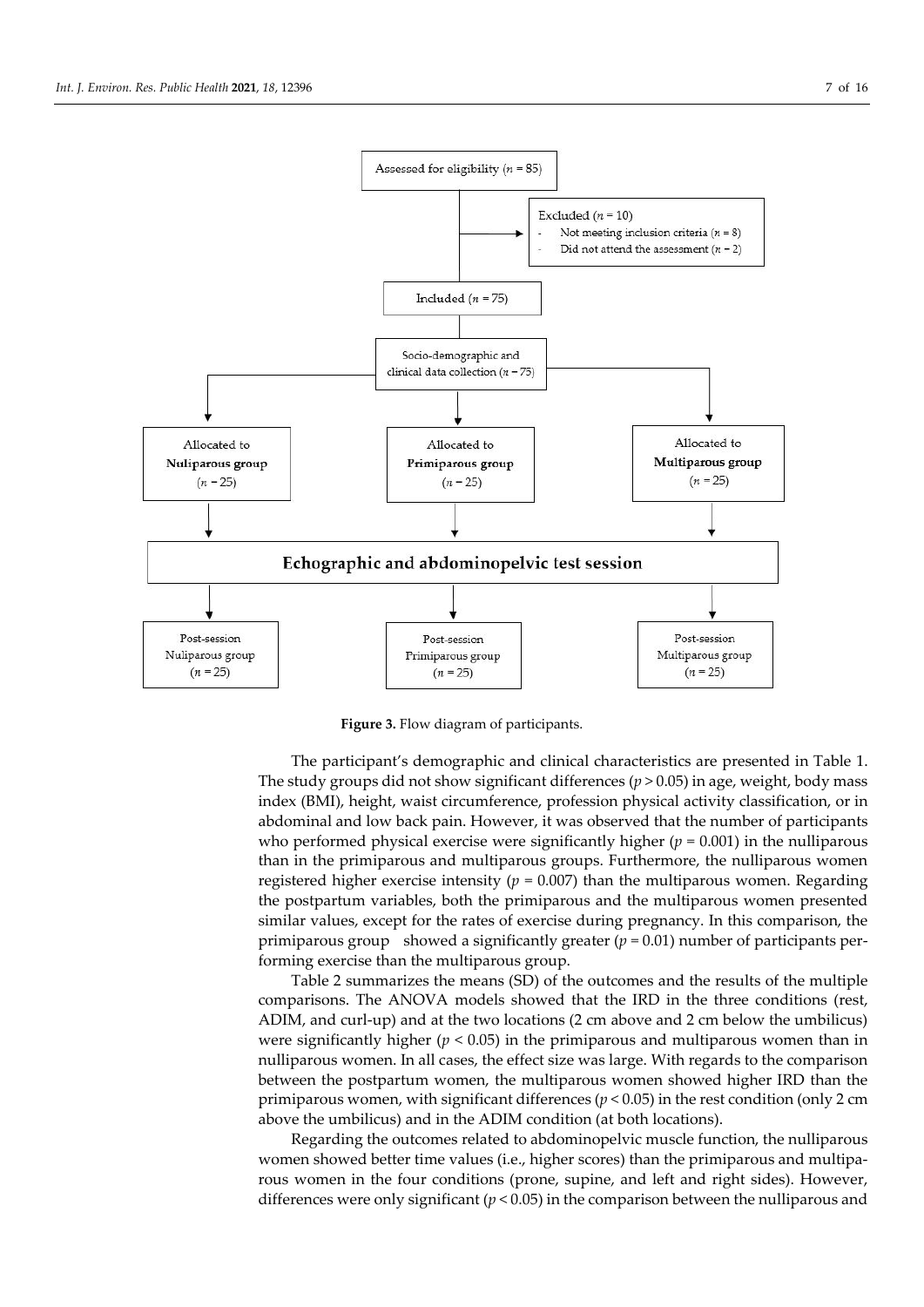primiparous women in prone and supine conditions. Finally, no significant differences were found in the time values between the primiparous and multiparous women.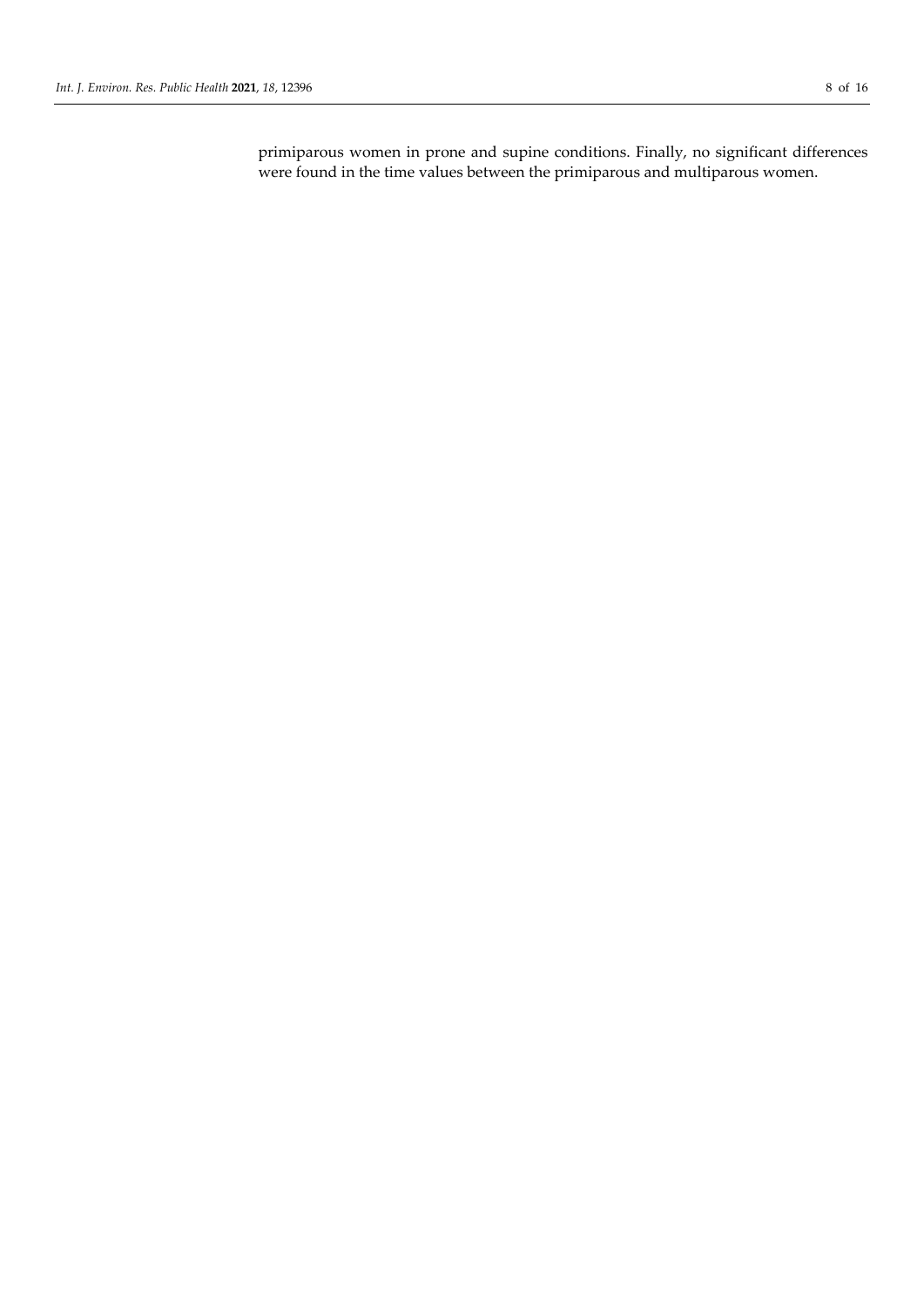|                                                  |                       | 20 21 B chroghup ne and descriptive and |                           |                           |                                   |
|--------------------------------------------------|-----------------------|-----------------------------------------|---------------------------|---------------------------|-----------------------------------|
|                                                  | Total<br>$(n = 75)$   | Nulliparous<br>$(n = 25)$               | Primiparous<br>$(n = 25)$ | Multiparous<br>$(n = 25)$ | <b>Differences Among Groups</b>   |
| Sample characteristics                           |                       |                                         |                           |                           |                                   |
| Age $(y)$                                        | 34.15 (3.84)          | 33.24 (4.58)                            | 34.16 (2.56)              | 35.04 (4.04)              | $F = 1.39; p = 0.26$              |
| Weight (kg)                                      | 62.73 (10.62)         | 62.60(9.17)                             | 65.08 (13.08)             | 60.60(9.28)               | $H = 1.57; p = 0.36$              |
| Body mass index (kg/m <sup>2</sup> )             | 22.67 (3.36)          | 22.34 (2.93)                            | 23.45 (4.18)              | 22.26 (2.98)              | $H = 0.71; p = 0.41$              |
| Height (cm)                                      | 166.16 (5.93)         | 167.32 (6.72)                           | 166.08 (5.32)             | 165.08 (5.69)             | $F = 1.05; p = 0.41$              |
| Waist circumference (cm)                         | 83.15 (9.77)          | 80.40 (9.91)                            | 86.00 (10.08)             | 83.29 (8.89)              | $H = 1.80; p = 0.14$              |
| Profession physical activity classification, $n$ |                       |                                         |                           |                           |                                   |
| (%)                                              |                       |                                         |                           |                           |                                   |
| High                                             | 19 (28.4%)            | $8(36.4\%)$                             | $7(28.0\%)$               | $4(20.0\%)$               |                                   |
| Medium                                           | 14 (20.9%)            | 5(22.7%)                                | $3(12.0\%)$               | $6(30.0\%)$               | $\chi^2$ = 3.61; $p = 0.48$       |
| Low                                              | 34 (50.7%)            | $9(40.9\%)$                             | $15(60.0\%)$              | $10(50.0\%)$              |                                   |
| Current exercise (Yes/No), n (%)                 | 45 (60%)/30 (40%)     | 22 (88%)/3 (12%)                        | 14 (56%)/11 (44%)         | $9(36\%)/16(64\%)$        | $\chi^2$ = 13.36; $p = 0.001$ *   |
| Exercise frequency (h/w)                         | 13.03 (17.17)         | 18.10(22.05)                            | 5.50(3.62)                | 10.66(9.49)               | $H = 7.14; p = 0.028$ **          |
| Exercise intensity, $n$ (%)                      |                       |                                         |                           |                           |                                   |
| Vigorous                                         | $12(16.0\%)$          | $7(28.0\%)$                             | $4(16.0\%)$               | $1(4.0\%)$                |                                   |
| Moderate                                         | $16(21.3\%)$          | $8(32.0\%)$                             | $6(24.0\%)$               | $2(8.0\%)$                | $\chi^2$ = 17.42; $p$ = 0.007 *** |
| Light                                            | 17 (22.7%)            | $7(28.0\%)$                             | $4(16.0\%)$               | $6(24.0\%)$               |                                   |
| Sedentary                                        | 30 $(40.0\%)$         | $3(12.0\%)$                             | 11 (44.0%)                | $16(64.0\%)$              |                                   |
| Abdominal pain last 24 h (Yes/No), n (%)         | $6(8\%)/69(92\%)$     | $4(16\%)/21(84\%)$                      | $1(4\%)/24(96\%)$         | $1(4\%)/24(96\%)$         | $\chi^2$ = 2.84; $p = 0.24$       |
| VAS $(0-100)$                                    | 41.17 (19.70)         | 49.25 (19.21)                           | 30.00(0.00)               | 20.00(0.00)               |                                   |
| Low back pain last 24 h (Yes/No), $n$ (%)        | 26 (34.7%)/49 (65.3%) | $11 (44\%)/14 (56\%)$                   | $5(20\%)/20(80\%)$        | $10(40\%)/15(60\%)$       | $\chi^2$ = 3.25; $p = 0.20$       |
| VAS $(0-100)$                                    | 41.42 (23.18)         | 43.73 (22.92)                           | 51.20 (25.49)             | 34.00 (22.36)             | $F = 1.01; p = 0.38$              |
| Postpartum sample characteristics                |                       |                                         |                           |                           |                                   |
| Birth weight of baby (kg)                        |                       |                                         | 3.31(0.33)                | 3.27(0.34)                | $t = 0.42; p = 0.68$              |
| Weight gain during pregnancy (kg)                |                       |                                         | 12.30 (3.68)              | 12.14(4.10)               | $t = 0.15; p = 0.89$              |
| Soft tissue damage, $n$ (%)                      |                       |                                         |                           |                           |                                   |
| Not altered                                      |                       |                                         | 4(16%)                    | $10(40\%)$                |                                   |
| Episiotomy                                       |                       |                                         | $10(40\%)$                | 6(24%)                    | $\chi^2$ = 4.62; $p = 0.20$       |

**Table 1.** Demographic and descriptive data.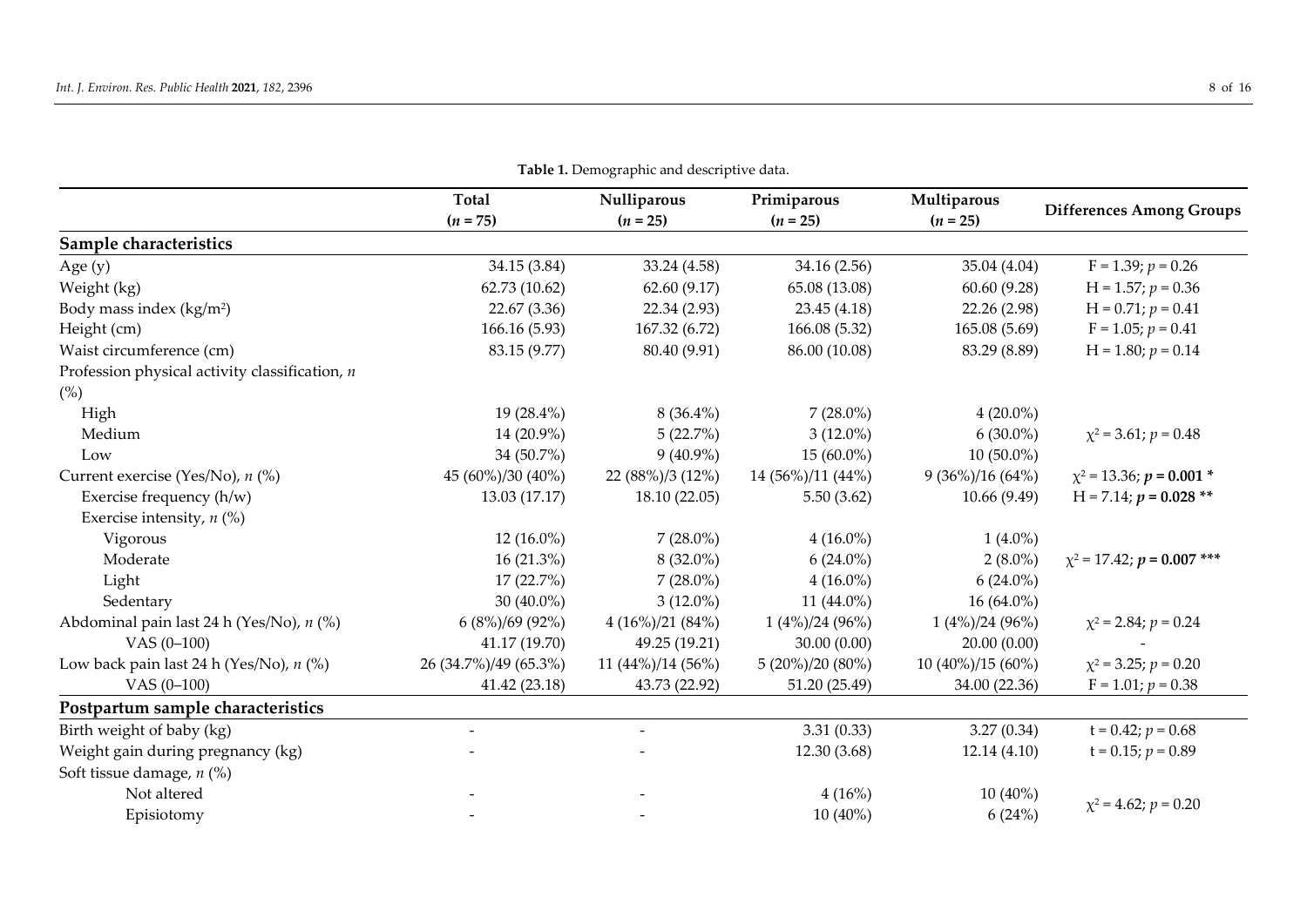| Perineal tearing                            |                          |                          | $10(40\%)$       | 9(36%)              |                            |
|---------------------------------------------|--------------------------|--------------------------|------------------|---------------------|----------------------------|
| Both                                        | $\overline{\phantom{0}}$ |                          | 1(4%)            | $0(0\%)$            |                            |
| Exercise before pregnancy (Yes/No), $n$ (%) |                          |                          | 18 (72%)/7 (28%) | $16(64\%)/9(36\%)$  | $\chi^2 = 0.39; p = 0.54$  |
| Frequency exercise $(h/w)$                  | $\overline{\phantom{0}}$ |                          | 7.53(5.88)       | 11.89 (23.43)       | $t = -0.77$ ; $p = 0.45$   |
| Exercise during pregnancy (Yes/No), $n$ (%) |                          |                          | 19 (76%)/6 (24%) | $10(40\%)/15(60\%)$ | $\chi^2$ = 6.65; p = 0.010 |
| Frequency exercise $(h/w)$                  | $\overline{\phantom{0}}$ | $\overline{\phantom{0}}$ | 12.32 (15.84)    | 19.3(23.9)          | $t = -0.85; p = 0.41$      |

Values are mean (standard deviation) unless otherwise indicated. Groups are compared using ANOVA (F), Kruskall Wallis (H) or chi-square (χ<sup>2</sup>). Significant differences are highlighted in bold. \* Differences between primiparous and nulliparous as well as between multiparous and nulliparous. \*\* Differences between primiparous and nulliparous. \*\*\* Differences between multiparous and nulliparous. Abbreviations: VAS, Visual Analogue Scale.

**Table 2.** Results of the multiple comparison analysis for the inter-rectus distance and abdominopelvic muscle function variables.

|             |                                           | Nulliparous                            | Primiparous                       | Multiparous                                                |                                    | Primiparous Vs Nulliparous Multiparous Vs Nulliparous Primiparous Vs Multiparous |                                |
|-------------|-------------------------------------------|----------------------------------------|-----------------------------------|------------------------------------------------------------|------------------------------------|----------------------------------------------------------------------------------|--------------------------------|
|             |                                           | $(n = 25)$                             | $(n = 25)$                        | $(n = 25)$                                                 | $p$ [95% CI]; $d$                  | $p$ [95% CI]; $d$                                                                | $p$ [95% CI]; $d$              |
| $IRD$ (cm)  |                                           |                                        |                                   |                                                            |                                    |                                                                                  |                                |
| <b>REST</b> | 2 cm above                                | 1.23(0.46)                             | 1.99(0.64)                        | 2.60(0.79)                                                 | $0.001$ [0.29 to 1.24]; 1.38       | $\leq 0.001$ [0.91 to 1.83]; 3.38                                                | $0.012$ [-1.1 to -0.11]; 1.27  |
|             | 2 cm below                                | 0.52(0.33)                             | 1.23(0.55)                        | 1.43(0.63)                                                 | $\leq 0.001$ [1.09 to 0.33]; 1.56  | $\leq 0.001[1.28 \text{ to } 0.55]; 1.81$                                        | $0.61$ [-0.60 to 0.19]; 0.35   |
| <b>ADIM</b> | 2 cm above                                | 1.31(0.42)                             | 2.13(0.59)                        | 2.78(0.67)                                                 | $\leq 0.001$ [ 0.41 to 1.24]; 1.39 | $\{0.001$ [1.06 to 1.87]; 2.60                                                   | $0.002$ [-1.08 to -0.21]; 1.04 |
|             | 2 cm below                                | 0.59(0.33)                             | 1.40(0.53)                        | 1.83(0.65)                                                 | $\leq 0.001$ [0.42 to 1.19]; 1.50  | <0.001 [0.87 to 1.62]; 2.40                                                      | $0.027$ [-0.84 to -0.04]; 0.07 |
| CURL-       | 2 cm above                                | 1.09(0.51)                             | 1.68(0.49)                        | 1.91(0.59)                                                 | $0.002$ [0.19 to 0.99]; 1.18       | $\leq 0.001$ [0.43 to 1.20]; 1.49                                                | $0.53$ [-0.64 to 0.19]; 0.42   |
| UP          | 2 cm below                                | 0.50(0.28)                             | 1.06(0.51)                        | 1.23(0.55)                                                 | $\leq 0.001$ [0.23 to 0.90]; 1.38  | $\leq 0.001$ [0.41 to 1.06]; 1.70                                                | $0.73$ [-0.52 to 0.18]; 0.32   |
|             | <b>REST vs ADIM</b><br>$p$ [95% CI]; $d$  |                                        |                                   |                                                            |                                    |                                                                                  |                                |
|             | 2 cm above                                | $0.05$ [-0.17 to 0.01]; 0.2            |                                   | 0.002 [-0.24 to -0.04]; 0.23 <0.001 [-0.28 to -0.09]; 0.39 |                                    |                                                                                  |                                |
|             | 2 cm below                                | $0.37$ [-0.19 to 0.04]; 2.81           |                                   | 0.011 [-0.31 to -0.03]; 0.31 <0.001 [-0.53 to -0.27]; 0.62 |                                    |                                                                                  |                                |
|             | <b>REST vs CURL-UP</b><br>$p$ [95% CI]; d |                                        |                                   |                                                            |                                    |                                                                                  |                                |
|             | 2 cm above                                | $0.38$ [-0.08 to 0.35]; 0.29           | $0.008$ [0.07 to 0.56]; 0.56      | $\leq 0.001$ [0.45 to 0.92]; 1.59                          |                                    |                                                                                  |                                |
|             | 2 cm below                                | 1.00 $[-0.19 \text{ to } 0.22]$ ; 3.30 | $0.26$ [-0.07 to 0.40]; 0.32      | $0.08$ [-0.02 to 0.42]; 0.34                               |                                    |                                                                                  |                                |
|             | <b>ADIM vs CURL-UP</b><br>p [95% CI]; d   |                                        |                                   |                                                            |                                    |                                                                                  |                                |
|             | 2 cm above                                | $0.026$ [0.02 to 0.42]; 0.52           | $\leq 0.001$ [0.23 to 0.69]; 0.85 | $\leq 0.001$ [0.66 to 1.09]; 1.39                          |                                    |                                                                                  |                                |
|             | 2 cm below                                | $0.75$ [-0.10 to 0.29]; 0.29           | $0.002$ [0.11 to 0.56]; 0.65      | <0.001 [0.39 to 0.82]; 1.00                                |                                    |                                                                                  |                                |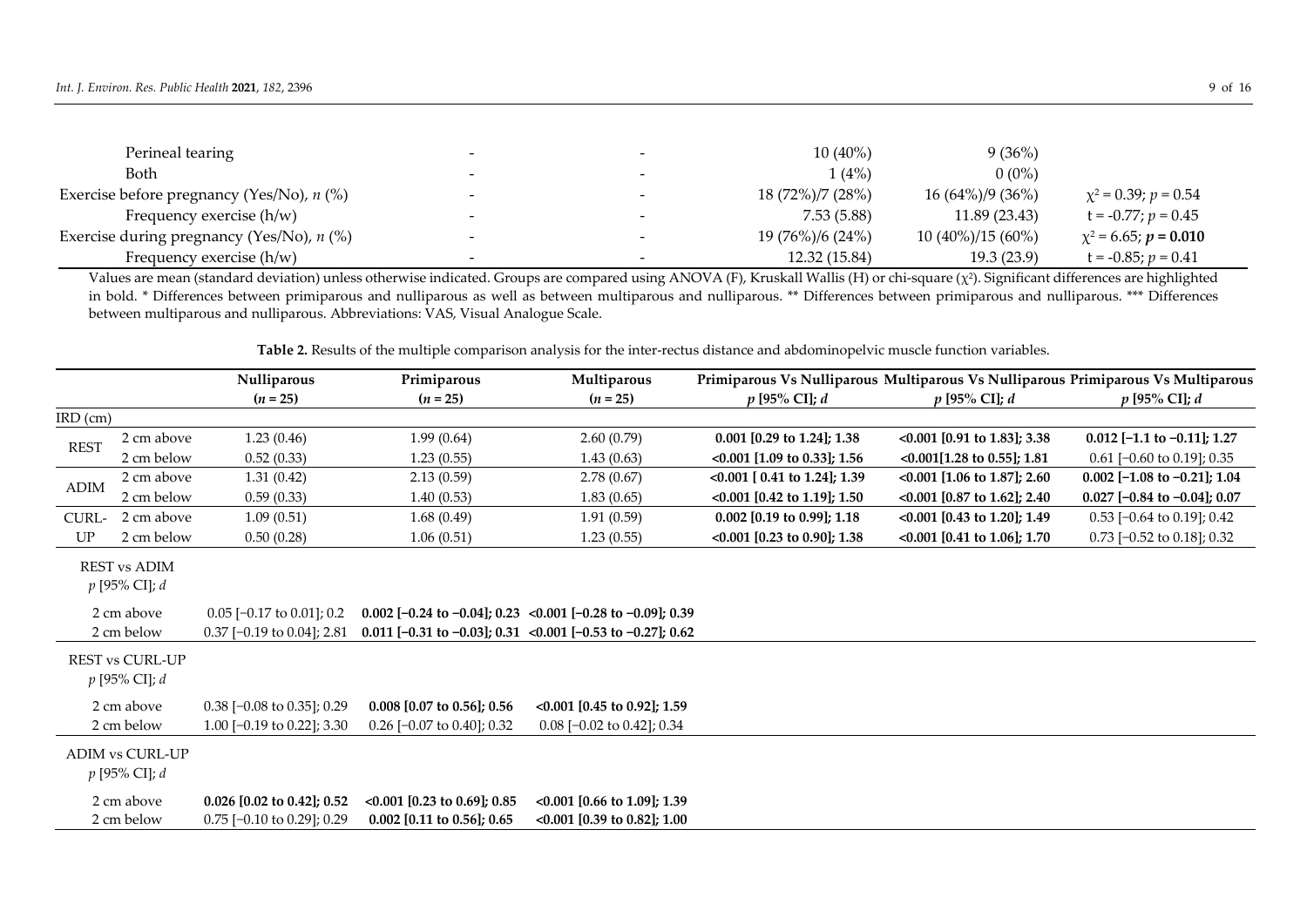| Abdominopelvic muscle function (s) |               |               |               |                               |                                        |                                 |  |
|------------------------------------|---------------|---------------|---------------|-------------------------------|----------------------------------------|---------------------------------|--|
| <b>PRONE</b>                       | 21.05 (20.87) | 11.21(4.17)   | 12.60(3.40)   | $0.028$ [0.79 to 18.87]; 0.65 | $0.08$ [-0.59 to 17.48]; 0.57          | 1.00 $[-10.51$ to 7.75]; 0.37   |  |
| SUPINE                             | 43.95 (34.35) | 25.64 (12.34) | 27.97 (11.66) | 0.020 [2.29 to 34.32]; 0.71   | $0.05$ [-0.04 to 31.98]; 0.62          | 1.00 [ $-18.68$ to 14.00]; 0.02 |  |
| LEFT                               | 14.21 (15.78) | 8.61 (4.00)   | 8.21(3.03)    | $0.16$ [-1.35 to 12.55]; 0.49 | $0.11[-0.94 \text{ to } 12.96]$ ; 0.53 | 1.00 [-6.68 to 7.50]; 0.01      |  |
| RIGHT                              | 14.07 (15.87) | 7.95 (2.67)   | 9.63 (3.96)   | 0.10 [-0.84 to 13.08]; 0.54   | 0.37 [-2.52 to 11.40]; 0.38            | 1.00 [ $-8.78$ to 5.42]; 0.50   |  |

Values are mean (standard deviation). Significant differences are highlighted in bold. Abbreviations: IRD, inter-rectus distance; ADIM, abdominal draw-in maneuver.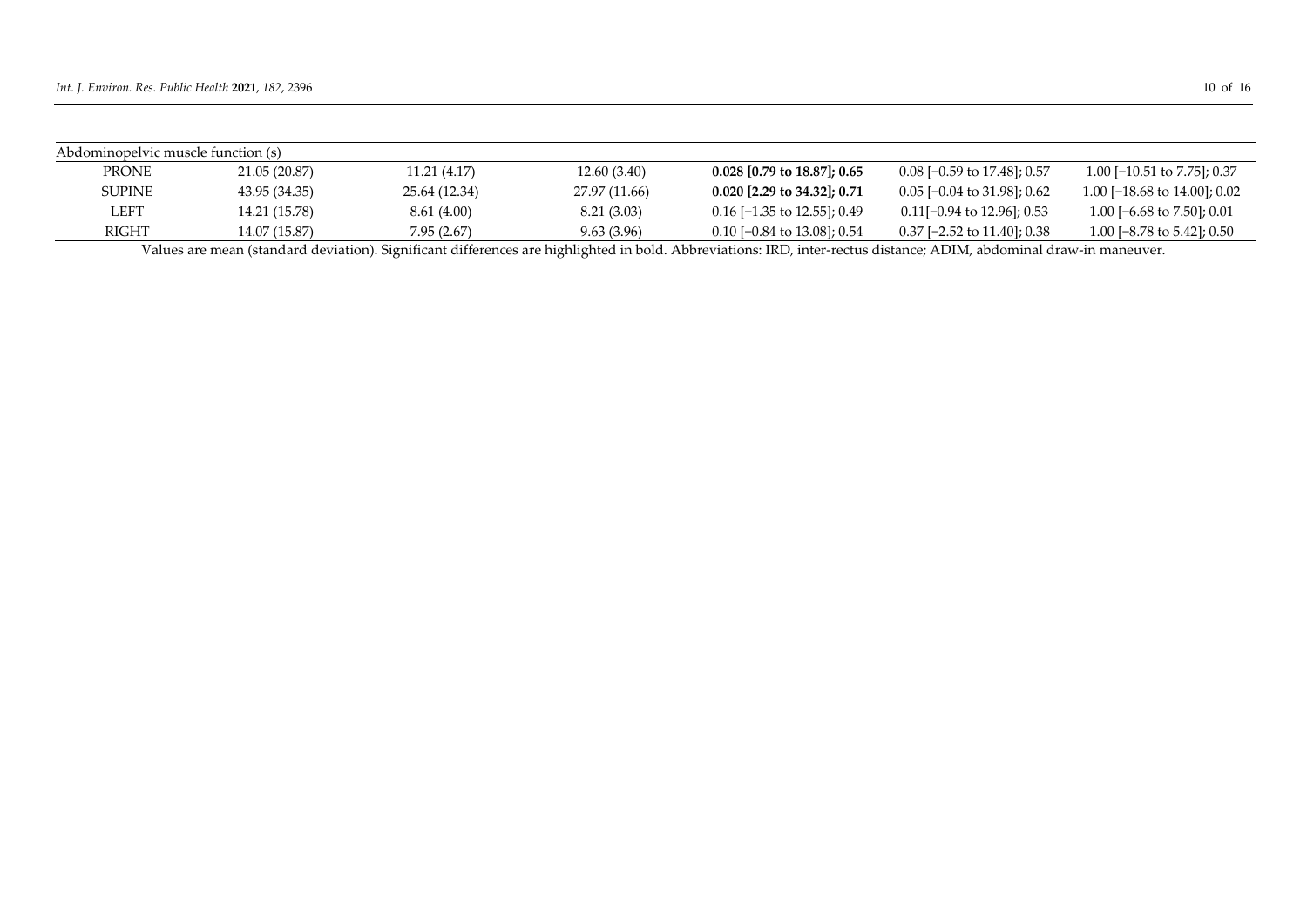# **4. Discussion**

To the best of our knowledge, this is the first study investigating the differences in IRD assessed by ultrasound and abdominopelvic muscle function between primiparous and multiparous women at 6 months postpartum and nulliparous women.

#### *4.1. IRD Measurement*

The results of this study reveal that both primiparous and multiparous women 6 months after giving birth showed higher IRD values when compared to nulliparous regardless of the condition and location of the measurement, confirming our hypothesis. Based on our results, at 6 months postpartum, the women presented greater IRD along any location of the linea alba not only in a resting position but also when activating deep (ADIM) or superficial (curl-up) abdominal muscles, compared to the nulliparous women. No studies have previously investigated IRD values comparing between nulliparous, primiparous and multiparous women. More specifically, the primiparous and multiparous women participating in our study showed an IRD at rest of 1.99 and 2.60 cm at 2 cm above the umbilicus, and 1.32 and 1.43 cm at 2 cm below, respectively. Previous studies have also reported IRD values at rest but considering women with heterogeneous parity (i.e., nulliparous and multiparous in the same group) and measurement locations along the linea alba. For instance, Liaw et al. [26], in a sample consisting of both primiparous and multiparous women at 6 months postpartum, reported lower IRD values compared to our results (1.80 at 2.5 cm above the umbilicus and 1.16 cm at 2.5 cm below the umbilicus). However, Mota et al. [28], in a sample including only primiparous participants, obtained higher IRD values (2.24 and 1.53 cm at the same assessment points as in the current study). Our study is unique in the assessment of the IRD in several conditions related to the activation of the abdominal muscles (rest, ADIM and curl-up) to better identify, in an objective way, the differences in IRD between nulliparous, primiparous, and multiparous women. In this sense, intra-group analysis showed that both primiparous and multiparous women presented statistically significant changes in IRD between the three conditions (rest–ADIM, rest–curl-up, ADIM–curl-up). This is in accordance with other authors [41], who observed IRD narrows during a curl-up in postpartum women. The only nonsignificant comparison was rest–curl-up at 2 cm below in both primiparous and multiparous women. This could be explained by the fact that the supraumbilical region in postpartum women has been demonstrated to have greater IRD values [29,42]. Moreover, we found that the nulliparous women presented statistically significant differences in IRD only between ADIM–curl-up at 2 cm above the umbilicus, showing a narrowing of the IRD from ADIM to curl-up. This finding is supported by the study of Lee and Hodges [9], in which the authors explain the effect of abdominal muscle activation on IRD. It seems that the activation of the transversus abdominis during ADIM leads to a widening of the IRD, while the activation of the rectus abdominis during a curl-up leads to a reduction in the IRD [9,42].

All these differences in IRD behavior between postpartum and nulliparous women confirm the morphological and functional changes in abdominopelvic muscles that have been reported in postpartum women in comparison to nulliparous women, mainly related to the elongation and thickness decrease of the abdominal muscles [43].

Moreover, our findings suggest that multiparous women present higher IRD values compared to primiparous, in both at rest and ADIM. However, while these differences were observed at 2 cm both above and below the umbilicus during ADIM, they were only detected 2 cm above the umbilicus at rest. These results again be explained by the greater IRD values in the supraumbilical region in postpartum women [29].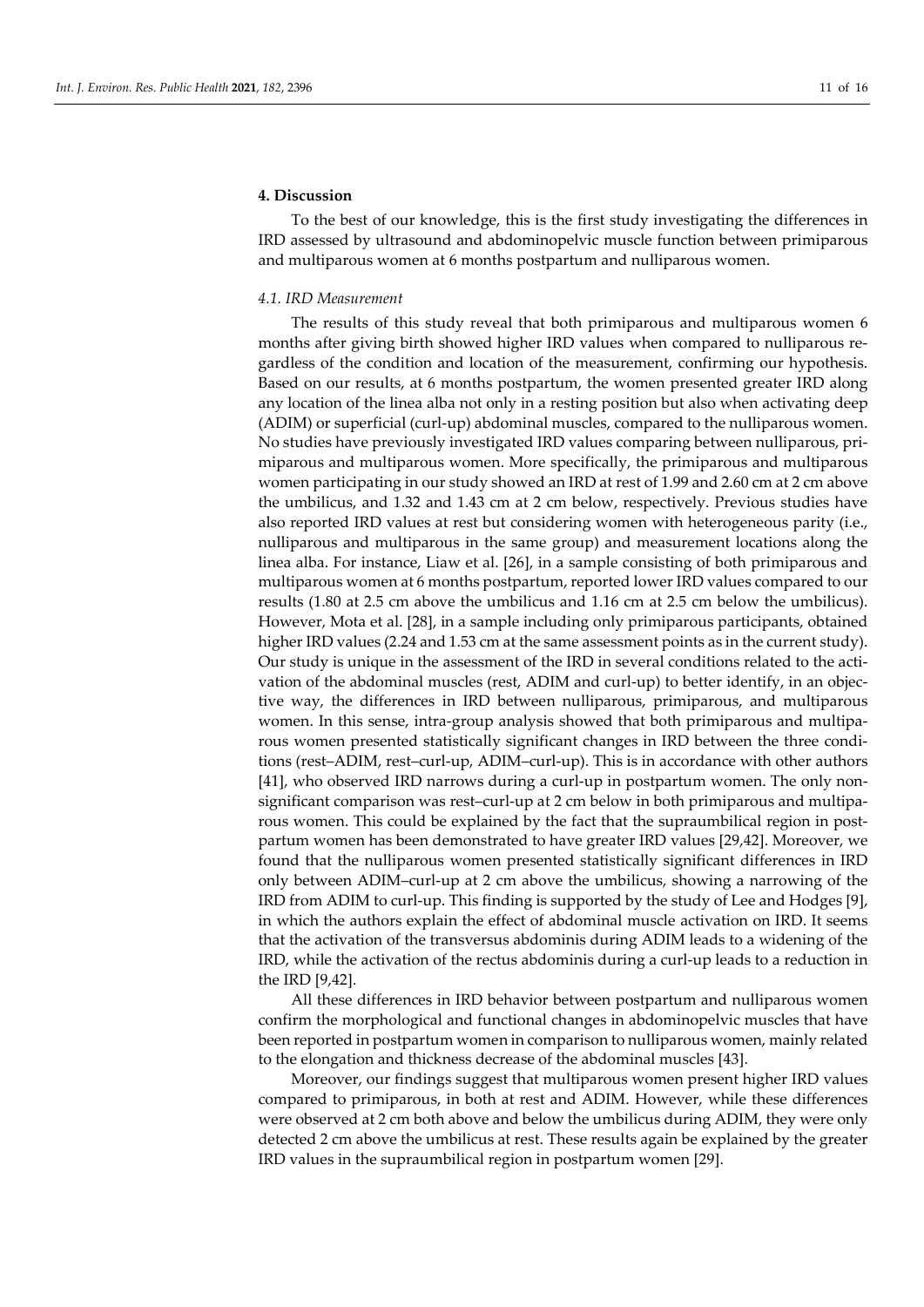#### *4.2. Abdominopelvic Muscle Function*

Regarding abdominopelvic muscle function, in our study, only the primiparous women demonstrated statistically significant differences when compared with the nulliparous women, showing worse abdominopelvic muscle function in the performance of the prone and supine bridge tests. These results are in line with those of other authors, who have confirmed changes in abdominopelvic function, such as lower strength and higher fatigability of both trunk and lumbopelvic stabilizing muscles in postpartum women, which could explain our findings [43–45]. Surprisingly, when comparing the multiparous and nulliparous women, no statistically significant differences were obtained. These could partly be due to current exercise frequency and the presence of abdominal and low back pain in our sample. On the one hand, considering all postpartum women currently performing exercise, although non-significant, the multiparous women showed a trend towards the performance of exercise with a higher frequency (almost double time) than the primiparous women. On the other hand, considering the postpartum women's abdominal or low back pain, the multiparous women showed a trend towards lower pain intensity (VAS) compared to the primiparous women (see Table 1). Moreover, no differences in abdominopelvic function were observed between the primiparous and multiparous women, suggesting that the abdominopelvic function recovery in both groups was similar at 6 months postpartum. Again, this could be explained by the differences in exercise frequency between the primiparous and multiparous women, indicating that although the number of multiparous women performing exercise was lower (see Table 1) and despite their possible family burden due to childcare in comparison to primiparous, those reporting that they exercised probably did so as more consolidated habit and with higher adherence. This is in line with the guidelines of the American College of Obstetricians and Gynecologists [46], which confirm that more frequent and progressive exercise offers clear benefits for the recovery of abdominal muscle function.

Considering all the above-mentioned findings, it is important to highlight that, although the multiparous women showed higher IRD than the primiparous women in some conditions (at rest and during the activation of the deep abdominal muscles), no differences in abdominopelvic muscle function were detected between the primiparous and multiparous women. Thus, it seems that although IRD is influenced by parity, this does not necessary indicate a negative effect on the global function of the abdominopelvic region. This is in accordance with other studies [9,10] which emphasize that to achieve a clear diagnosis of DRA, it is decisive to consider not only the IRD but also the behavior of the linea alba, since it allows the transmission of tensile forces along the midline of the abdomen. In the clinical context, this may indicate the importance of assessing abdominopelvic function in addition to the measurement of IRD in the management of women with DRA. Furthermore, currently, it is common for women diagnosed with DRA to receive catastrophic or alarmist messages regarding their condition, sometimes leading to the avoidance of movement (known as kinesiophobia). Our findings, on the contrary, encourage clinicians to promote active strategies aimed at achieving adequate competence of the muscles of the abdominopelvic region.

#### *4.3. Limitations*

In this study, there are some methodological issues that should be considered. First, the main weakness of this review is the small sample size and the performance of physical activity. These two aspects may have limited the generalizability of our results in postpartum women. Second, no information regarding breastfeeding was collected, which could be a factor influencing the natural course of the IRD and the abdominopelvic function during the postpartum period. Moreover, although exercise habits were registered (frequency and intensity), this study did not consider the effect of exercise on IRD and abdominopelvic muscle function. In future studies, it could be interesting to investigate this point by comparing groups performing different exercise modalities and/or intensities.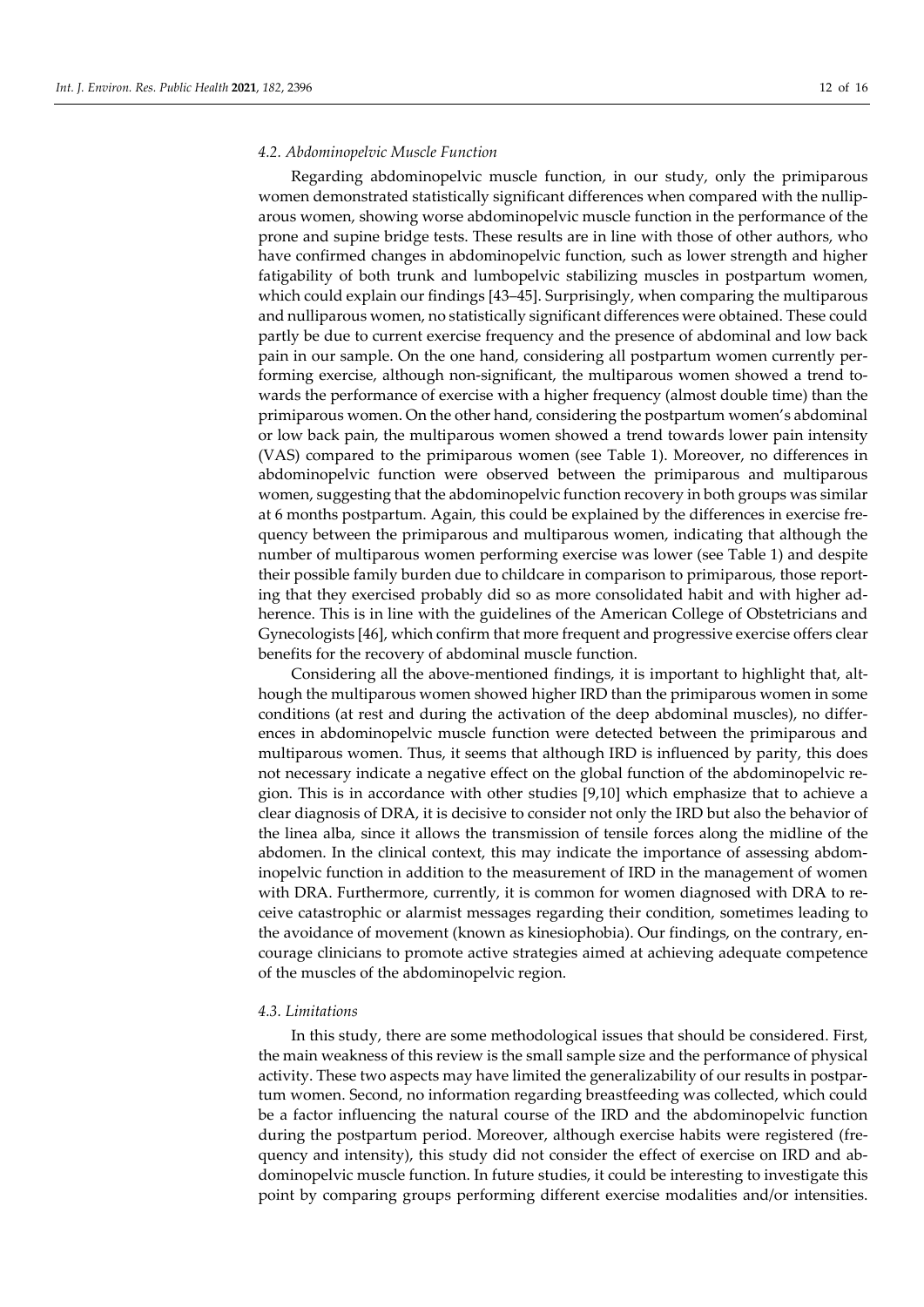Furthermore, the women in our sample exhibited relatively low BMI. Additionally, since this was a cross-sectional study, only data at 6 months postpartum were collected. Further research in this topic, including additional follow-up measurements throughout postpartum, is warranted to investigate the natural course of the IRD and the abdominopelvic muscle function in the longer term.

#### **5. Conclusions**

In conclusion, parity influences IRD at 6 months postpartum, as both primiparous and multiparous women present greater IRD at rest as well as during the activation of the abdominal muscles compared to nulliparous women. Moreover, multiparous women present greater IRD at rest and during the activation of the deep abdominal muscles compared to primiparous women. Nevertheless, in our sample, weaker abdominopelvic muscle function was only observed in primiparous compared to nulliparous women. These findings may contribute to the understanding of the natural evolution of the IRD in postpartum women.

**Author Contributions:** Conceptualization, L.F.-A. and L.D.; methodology, M.B.-B., L.F.-A. and L.D.; formal analysis, M.B.-B. and S.P.-A.; investigation, L.F.-A., S.P.-A. and L.D.; data curation, M.B.-B. and J.J.C.; writing—original draft preparation, M.B.-B. and S.P.-A.; writing—review and editing, M.B.-B., J.J.C., B.V.-D., L.F.-A. and L.D.; supervision, L.F.-A. and L.D. All authors have read and agreed to the published version of the manuscript.

**Funding:** This research received no external funding.

**Institutional Review Board Statement:** The study was conducted according to the guidelines of the Declaration of Helsinki and approved by the Ethics Committee of the University of Valencia (protocol code H1542709432243. 19/12/2018).

**Informed Consent Statement:** Informed consent was obtained from all the subjects involved in the study.

**Data Availability Statement:** The data presented in this study are available from the corresponding

author upon reasonable request.

**Acknowledgments:** We thank the participants for taking part in the study.

**Conflicts of Interest:** The authors declare no conflict of interest.

#### **References**

- 1. Boissonnault, J.S.; Blaschak, M.J. Incidence of Diastasis Recti Abdominis During the Childbearing Year. *Phys. Ther.* **1988**, *68*, 1082–1086, doi:10.1093/ptj/68.7.1082.
- 2. Fernandes da Mota, P.G.; Pascoal, A.G.B.A.; Carita, A.I.A.D.; Bø, K. Prevalence and Risk Factors of Diastasis Recti Abdominis from Late Pregnancy to 6 Months Postpartum, and Relationship with Lumbo-Pelvic Pain. *Man. Ther.* **2015**, *20*, 200–205, doi:10.1016/j.math.2014.09.002.
- 3. Gitta, S.; Magyar, Z.; Tardi, P.; Füge, I.; Járomi, M.; Acs, P.; Garai, J.; Bódis, J.; Hock, M. A Rectus Diastasis Prevalenciája, Lehetséges Rizikófaktorai És Szövődményei. *Orv. Hetil.* **2017**, *158*, 454–460, doi:10.1556/650.2017.30703.
- 4. Sperstad, J.B.; Tennfjord, M.K.; Hilde, G.; Ellström-Engh, M.; Bø, K. Diastasis Recti Abdominis during Pregnancy and 12 Months after Childbirth: Prevalence, Risk Factors and Report of Lumbopelvic Pain. *Br. J. Sports Med.* **2016**, *50*, 1092–1096, doi:10.1136/bjsports-2016-096065.
- 5. Lee, D.G.; Lee, L.J.; McLaughlin, L. Stability, Continence and Breathing: The Role of Fascia Following Pregnancy and Delivery. *J. Bodyw. Mov. Ther.* **2008**, *12*, 333–348, doi:10.1016/j.jbmt.2008.05.003.
- 6. Wade: Diastasis Recti and Low Back Pain Google Scholar Available online: https://scholar.google.com/scholar\_lookup?hl=en&volume=17&publication\_year=2005&pages=20-
- 22&journal=Orthopaedic+Practice&author=Wade+M.&title=Diastasis+recti+and+low+back+pain (accessed on 20 October 2021). 7. Hodges, P.W. Is There a Role for Transversus Abdominis in Lumbo-Pelvic Stability? *Man. Ther.* **1999**, *4*, 74–86, doi:10.1054/math.1999.0169.
- 8. Coldron, Y.; Stokes, M.J.; Newham, D.J.; Cook, K. Postpartum Characteristics of Rectus Abdominis on Ultrasound Imaging. *Man. Ther.* **2008**, *13*, 112–121, doi:10.1016/j.math.2006.10.001.
- 9. Lee, D.; Hodges, P.W. Behavior of the Linea Alba During a Curl-up Task in Diastasis Rectus Abdominis: An Observational Study. *J. Orthop. Sports Phys. Ther.* **2016**, *46*, 580–589, doi:10.2519/jospt.2016.6536.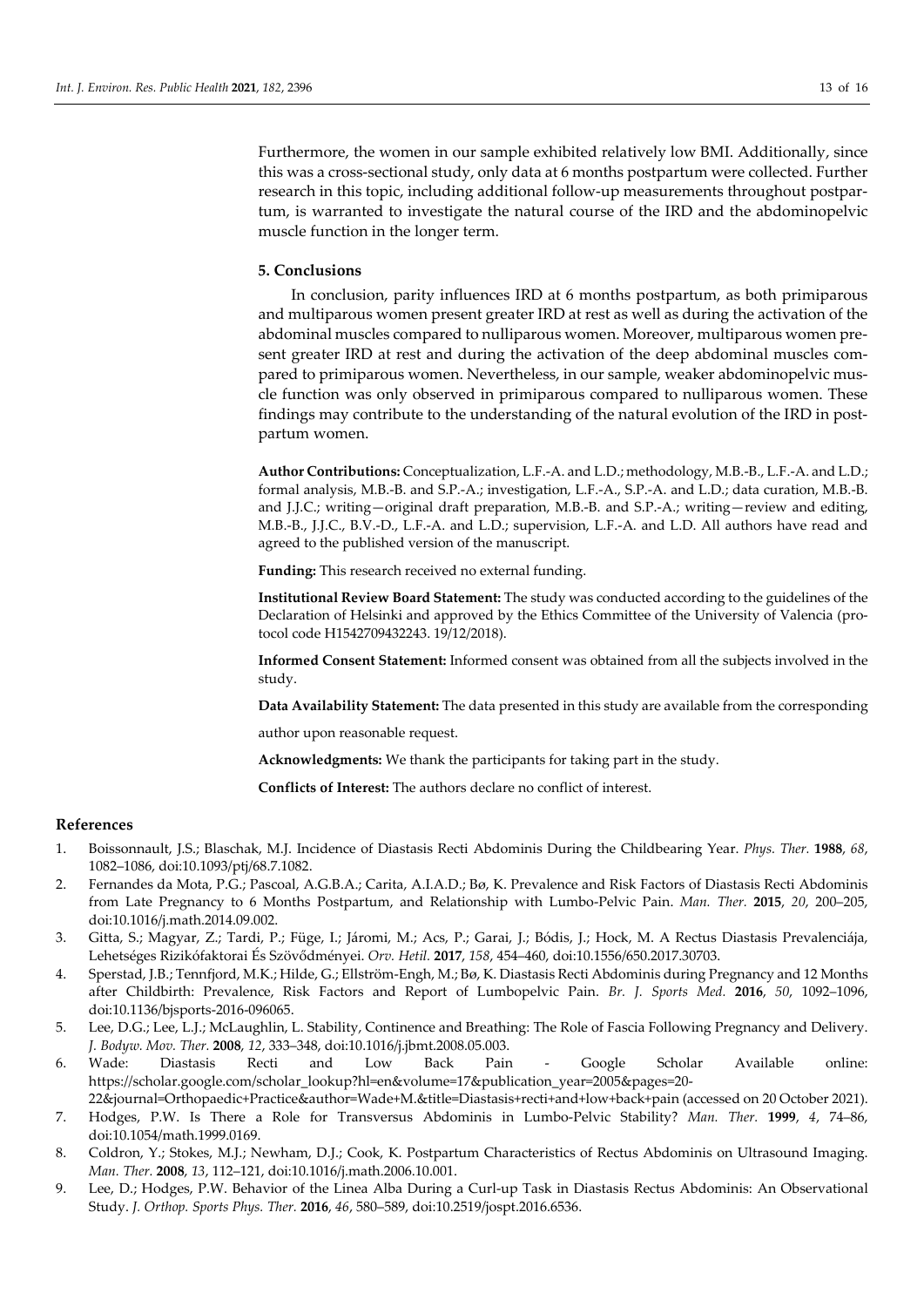- 10. Beamish, N.; Green, N.; Nieuwold, E.; McLean, L. Differences in Linea Alba Stiffness and Linea Alba Distortion Between Women With and Without Diastasis Recti Abdominis: The Impact of Measurement Site and Task. *J. Orthop. Sports Phys. Ther.* **2019**, *49*, 656–665, doi:10.2519/jospt.2019.8543.
- 11. Fan, C.; Guidolin, D.; Ragazzo, S.; Fede, C.; Pirri, C.; Gaudreault, N.; Porzionato, A.; Macchi, V.; De Caro, R.; Stecco, C. Effects of Cesarean Section and Vaginal Delivery on Abdominal Muscles and Fasciae. *Med. Kaunas Lith.* **2020**, *56*, E260, doi:10.3390/medicina56060260.
- 12. Kaufmann, R.L.; Reiner, C.S.; Dietz, U.A.; Clavien, P.A.; Vonlanthen, R.; Käser, S.A. Normal Width of the Linea Alba, Prevalence, and Risk Factors for Diastasis Recti Abdominis in Adults, a Cross-Sectional Study. *Hernia J. Hernias Abdom. Wall Surg.* **2021**, 1- 10. doi:10.1007/s10029-021-02493-7.
- 13. Spitznagle, T.M.; Leong, F.C.; Van Dillen, L.R. Prevalence of Diastasis Recti Abdominis in a Urogynecological Patient Population. *Int. Urogynecol. J. Pelvic Floor Dysfunct.* **2007**, *18*, 321–328, doi:10.1007/s00192-006-0143-5.
- 14. Harada, B.S.; De Bortolli, T.T.; Carnaz, L.; De Conti, M.H.S.; Hijaz, A.; Driusso, P.; Marini, G. Diastasis Recti Abdominis and Pelvic Floor Dysfunction in Peri- and Postmenopausal Women: A Cross-Sectional Study. *Physiother. Theory Pract.* **2020**, *7,* 1–7, doi:10.1080/09593985.2020.1849476.
- 15. Fuentes Aparicio, L.; Rejano-Campo, M.; Donnelly, G.M.; Vicente-Campos, V. Self-Reported Symptoms in Women with Diastasis Rectus Abdominis: A Systematic Review. *J. Gynecol. Obstet. Hum. Reprod.* **2021**, *50*, 101995, doi:10.1016/j.jogoh.2020.101995.
- 16. Toranto, I.R. The Relief of Low Back Pain with the WARP Abdominoplasty: A Preliminary Report. *Plast. Reconstr. Surg.* **1990**, *85*, 545–555, doi:10.1097/00006534-199004000-00009.
- 17. Dalal, K.; Kaur, A.; Mitra, M. Correlation between Diastasis Rectus Abdominis and Lumbopelvic Pain and Dysfunction. *Indian J. Physiother. Occup. Ther.* **2014**, *8*, 210–214.
- 18. Benjamin, D.R.; van de Water, A.T.M.; Peiris, C.L. Effects of Exercise on Diastasis of the Rectus Abdominis Muscle in the Antenatal and Postnatal Periods: A Systematic Review. *Physiotherapy* **2014**, *100*, 1–8, doi:10.1016/j.physio.2013.08.005.
- 19. Bø, K.; Hilde, G.; Tennfjord, M.K.; Sperstad, J.B.; Engh, M.E. Pelvic Floor Muscle Function, Pelvic Floor Dysfunction and Diastasis Recti Abdominis: Prospective Cohort Study. *Neurourol. Urodyn.* **2017**, *36*, 716–721, doi:10.1002/nau.23005.
- 20. Braga, A.; Caccia, G.; Nasi, I.; Ruggeri, G.; Di Dedda, M.C.; Lamberti, G.; Salvatore, S.; Papadia, A.; Serati, M. Diastasis Recti Abdominis after Childbirth: Is It a Predictor of Stress Urinary Incontinence? *J. Gynecol. Obstet. Hum. Reprod.* **2019**, *49,* 101657, doi:10.1016/j.jogoh.2019.101657.
- 21. Keeler, J.; Albrecht, M.; Eberhardt, L.; Horn, L.; Donnelly, C.; Lowe, D.L. Diastasis Recti Abdominis: A Survey of Women's Health Specialists for Current Physical Therapy Clinical Practice for Postpartum Women. **2012**, doi:10.1097/JWH.0B013E318276F35F.
- 22. Bursch, S.G. Interrater Reliability of Diastasis Recti Abdominis Measurement. *Phys. Ther.* **1987**, *67*, 1077–1079, doi:10.1093/ptj/67.7.1077.
- 23. Mota, P.; Pascoal, A.G.; Sancho, F.; Bø, K. Test-Retest and Intrarater Reliability of 2-Dimensional Ultrasound Measurements of Distance between Rectus Abdominis in Women. *J. Orthop. Sports Phys. Ther.* **2012**, *42*, 940–946, doi:10.2519/jospt.2012.4115.
- 24. Barbosa, S.; de Sá, R.A.M.; Coca Velarde, L.G. Diastasis of Rectus Abdominis in the Immediate Puerperium: Correlation between Imaging Diagnosis and Clinical Examination. *Arch. Gynecol. Obstet.* **2013**, *288*, 299–303, doi:10.1007/s00404-013-2725-z.
- 25. van de Water, A.T.M.; Benjamin, D.R. Measurement Methods to Assess Diastasis of the Rectus Abdominis Muscle (DRAM): A Systematic Review of Their Measurement Properties and Meta-Analytic Reliability Generalisation. *Man. Ther.* **2016**, *21*, 41–53, doi:10.1016/j.math.2015.09.013.
- 26. Liaw, L.-J.; Hsu, M.-J.; Liao, C.-F.; Liu, M.-F.; Hsu, A.-T. The Relationships between Inter-Recti Distance Measured by Ultrasound Imaging and Abdominal Muscle Function in Postpartum Women: A 6-Month Follow-up Study. *J. Orthop. Sports Phys. Ther.* **2011**, *41*, 435–443, doi:10.2519/jospt.2011.3507.
- 27. Keshwani, N.; Mathur, S.; McLean, L. Relationship Between Interrectus Distance and Symptom Severity in Women With Diastasis Recti Abdominis in the Early Postpartum Period. *Phys. Ther.* **2018**, *98*, 182–190, doi:10.1093/ptj/pzx117.
- 28. Mota, P.; Pascoal, A.G.; Carita, A.I.; Bø, K. Normal Width of the Inter-Recti Distance in Pregnant and Postpartum Primiparous Women. *Musculoskelet. Sci. Pract.* **2018**, *35*, 34–37, doi:10.1016/j.msksp.2018.02.004.
- 29. Rett, M.; Braga, M.; Bernardes, N.; Andrade, S. Prevalência de Diástase Dos Músculos Retoabdominais No Puerpério Imediato: Comparação Entre Primíparas e Multíparas. *Braz. J. Phys. Ther.* **2009**, *13*, 275–280, doi:10.1590/S1413-35552009005000037.
- 30. Rett, M.T.; Almeida, T.V. de; Mendonça, A.C.R.; DeSantana, J.M.; Ferreira, A.P. de L.; Araújo, K.C.G.M. de Fatores Materno-Infantis Associados à Diástase Dos Músculos Retos Do Abdome No Puerpério Imediato. *Rev. Bras. Saúde Materno Infant.* **2014**, *14*, 73–80, doi:10.1590/S1519-38292014000100007.
- 31. Association, W.M. World Medical Association Declaration of Helsinki. Ethical Principles for Medical Research Involving Human Subjects. *Bull. World Health Organ.* **2001**, *79*, 373.
- 32. von Elm, E.; Altman, D.G.; Egger, M.; Pocock, S.J.; Gøtzsche, P.C.; Vandenbroucke, J.P.; STROBE Initiative The Strengthening the Reporting of Observational Studies in Epidemiology (STROBE) Statement: Guidelines for Reporting Observational Studies. *Int. J. Surg. Lond. Engl.* **2014**, *12*, 1495–1499, doi:10.1016/j.ijsu.2014.07.013.
- 33. Edad Media a la Maternidad por orden del nacimiento según nacionalidad (española/extranjera) de la madre(1579) Available online: https://www.ine.es/jaxiT3/Datos.htm?t=1579 (accessed on 17 November 2021).